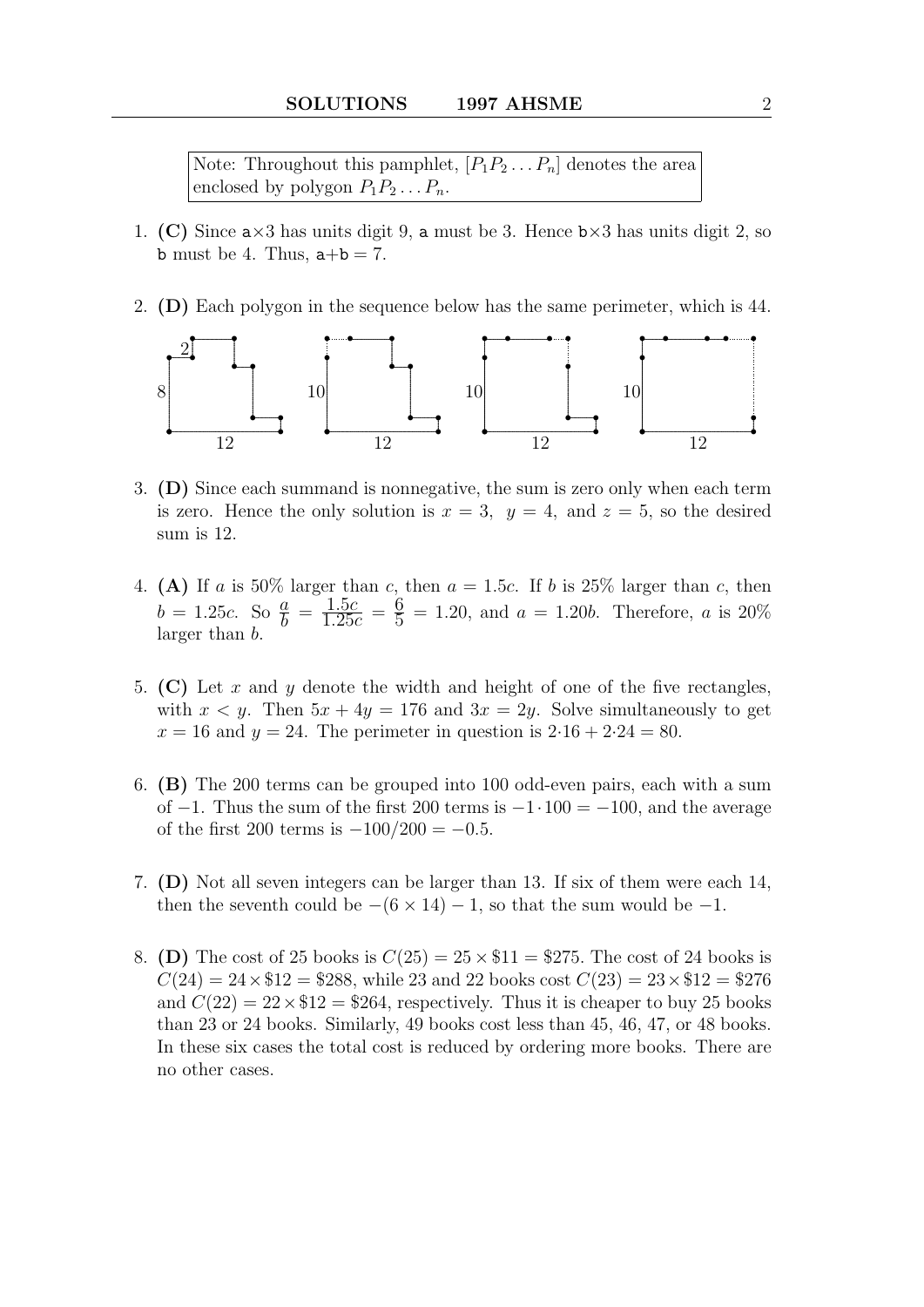A discount of \$1 per book is given on orders of at least 25 books. This discount is larger than  $2 \times \$12$ , the cost of two books at the regular price. Thus,  $n = 23$ and  $n = 24$  are two values of n for which it is cheaper to order more books. Similarly, we receive an additional \$1 discount per book when we buy at least 49 books. This discount would enable us to buy 4 more books at \$10 per book, so there are 4 more values of  $n: 45, 46, 47$ , and 48, for a total of 6 values.

9. (C) In right triangle  $BAE$ ,  $BE =$ √  $2^2 + 1^2 =$ √ 5. Since  $\triangle CFB \sim \triangle BAE$ , it follows that  $[CFB] = \left(\frac{CB}{BE}\right)^2 \cdot [BAE] = \left(\frac{2}{\sqrt{2}}\right)^2$ 5  $\big)^2 \cdot \frac{1}{2}$  $\frac{1}{2}(2\cdot 1) = \frac{4}{5}$ . Then  $[CDEF] =$  $[ABCD] - [BAE] - [CFB] = 4 - 1 - \frac{4}{5} = \frac{11}{5}$ 5 .

# OR

Draw the figure in the plane as shown with  $B$  at the origin. An equation of the line BE is  $y = 2x$ , and, since the lines are perpendicular, an equation of the line CF is  $y = -\frac{1}{2}$  $\frac{1}{2}(x-2)$ . Solve these two equations simultaneously to get  $F = (2/5, 4/5)$ and



$$
[CDEF] = [DEF] + [CDF] = \frac{1}{2}(1)\left(2 - \frac{4}{5}\right) + \frac{1}{2}(2)\left(2 - \frac{2}{5}\right) = \frac{11}{5}.
$$

10. (D) There are 36 equally likely outcomes as shown in the following table.

| (1, 1) | $(1,2)$ | (1,4)  | (1,4)  | (1, 5) | (1,6)  |
|--------|---------|--------|--------|--------|--------|
| (2,1)  | (2, 2)  | (2,4)  | (2,4)  | (2,5)  | (2,6)  |
| (3,1)  | (3,2)   | (3,4)  | (3,4)  | (3, 5) | (3,6)  |
| (3,1)  | (3,2)   | (3,4)  | (3,4)  | (3, 5) | (3,6)  |
| (5,1)  | (5,2)   | (5,4)  | (5,4)  | (5, 5) | (5,6)  |
| (6,1)  | (6,2)   | (6, 4) | (6, 4) | (6,5)  | (6, 6) |

Exactly 20 of the outcomes have an odd sum. Therefore, the probability is  $\frac{20}{36} = \frac{5}{9}$  $\frac{5}{9}$ .

### OR

The sum is odd if and only if one number is even and the other is odd. The probability that the first number is even and the second is odd is  $\frac{1}{3} \cdot \frac{1}{3}$ , and the probability that the first is odd and the second is even is  $\frac{2}{3} \cdot \frac{2}{3}$ . Then  $\frac{2}{3}$ . Therefore, the required probability is  $(\frac{1}{3})^2 + (\frac{2}{3})^2 = \frac{5}{9}$  $\frac{5}{9}$ .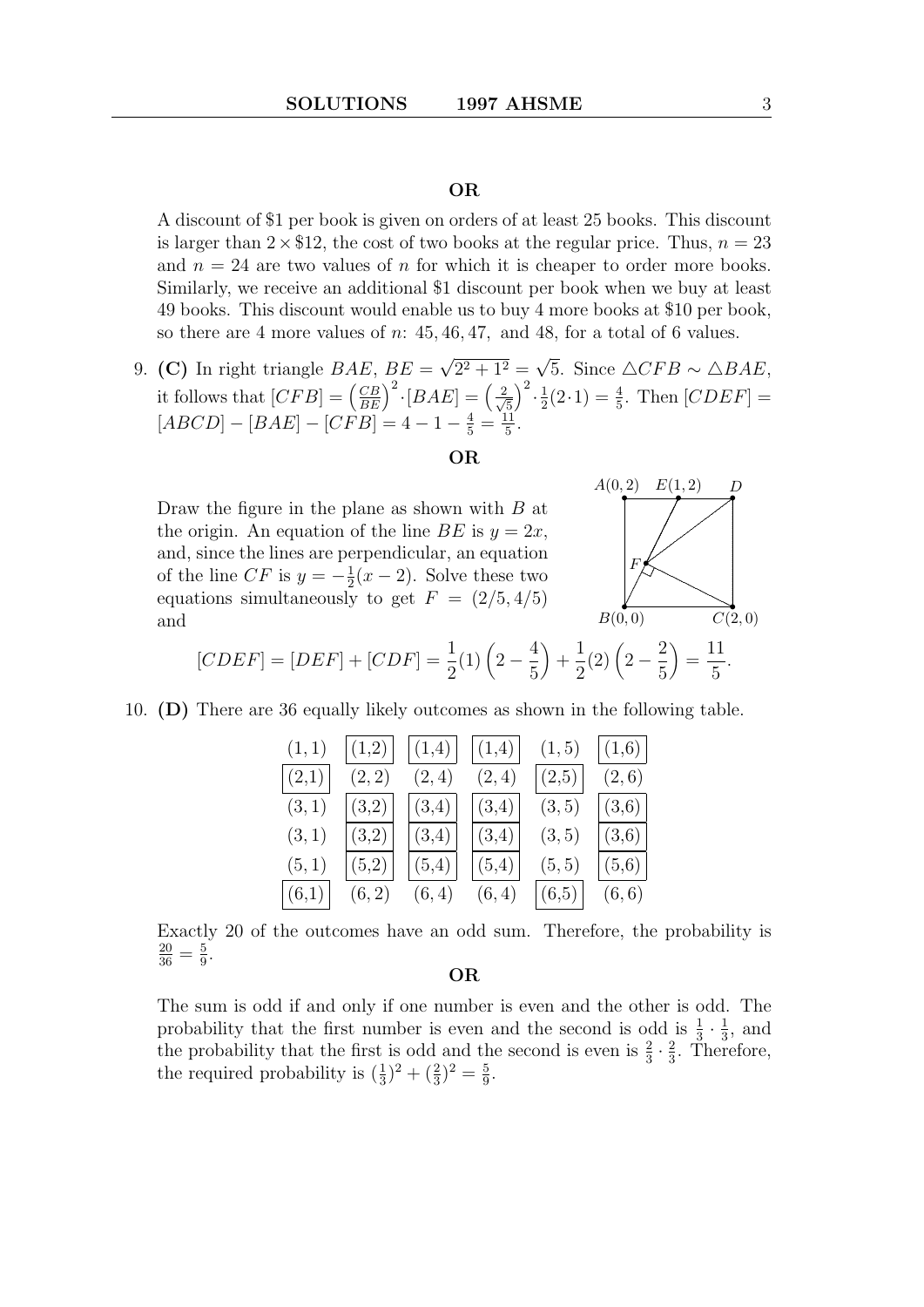- 11. (D) The average for games six through nine was  $(23 + 14 + 11 + 20)/4 = 17$ . which exceeded her average for the first five games. Therefore, she scored at most  $5 \cdot 17 - 1 = 84$  points in the first five games. Because her average after ten games was more than 18, she scored at least 181 points in the ten games, implying that she scored at least  $181-84-68=29$  points in the tenth game.
- 12. (E) Since  $mb > 0$ , the slope and the y-intercept of the line are either both positive or both negative. In either case, the line slopes away from the positive x-axis and does not intersect it. The answer is therefore  $(1997, 0)$ . Note that the other four points lie on lines for which  $mb > 0$ . For example,  $(0, 1997)$  lies on  $y = x + 1997$ ; (0, -1997) lies on  $y = -x - 1997$ ; (19,97) lies on  $y = 5x + 2$ ; and  $(19, -97)$  lies on  $y = -5x - 2$ .
- 13. (E) Let  $N = 10x + y$ . Then  $10x + y + 10y + x = 11(x + y)$  must be a perfect square. Since  $1 \leq x + y \leq 18$ , it follows that  $x + y = 11$ . There are eight such numbers: 29, 38, 47, 56, 65, 74, 83, and 92.
- 14. (B) Let x be the number of geese in 1996, and let  $k$  be the constant of proportionality. Then  $x - 39 = 60k$  and  $123 - 60 = kx$ . Solve the second equation for  $k$ , and use that value to solve for  $x$  in the first equation, obtaining  $x-39=60 \cdot \frac{63}{x}$  $\frac{33}{x}$ . Thus  $x^2 - 39x - 3780 = 0$ . Factoring yields  $(x-84)(x+45) = 0$ . Since x is positive, it follows that  $x = 84$ .
- 15. (D) Let the medians meet at G. Then  $CG = (2/3)CE = 8$ and the area of triangle  $BCD$  is  $(1/2)BD \cdot CG =$  $(1/2) \cdot 8 \cdot 8 = 32$ . Since BD is a median, triangles ABD and DBC have the same area. Hence the area of the triangle is 64.



Since the medians are perpendicular, the area of the quadrilateral BCDE is half the product of the diagonals  $\frac{1}{2}(12)(8) = 48$ . (Why?) However, D and E are midpoints, which makes the area of triangle AED one fourth of the area of triangle ABC. Thus the area of  $BCDE$  is three fourths of the area of triangle ABC. It follows that the area of triangle ABC is 64.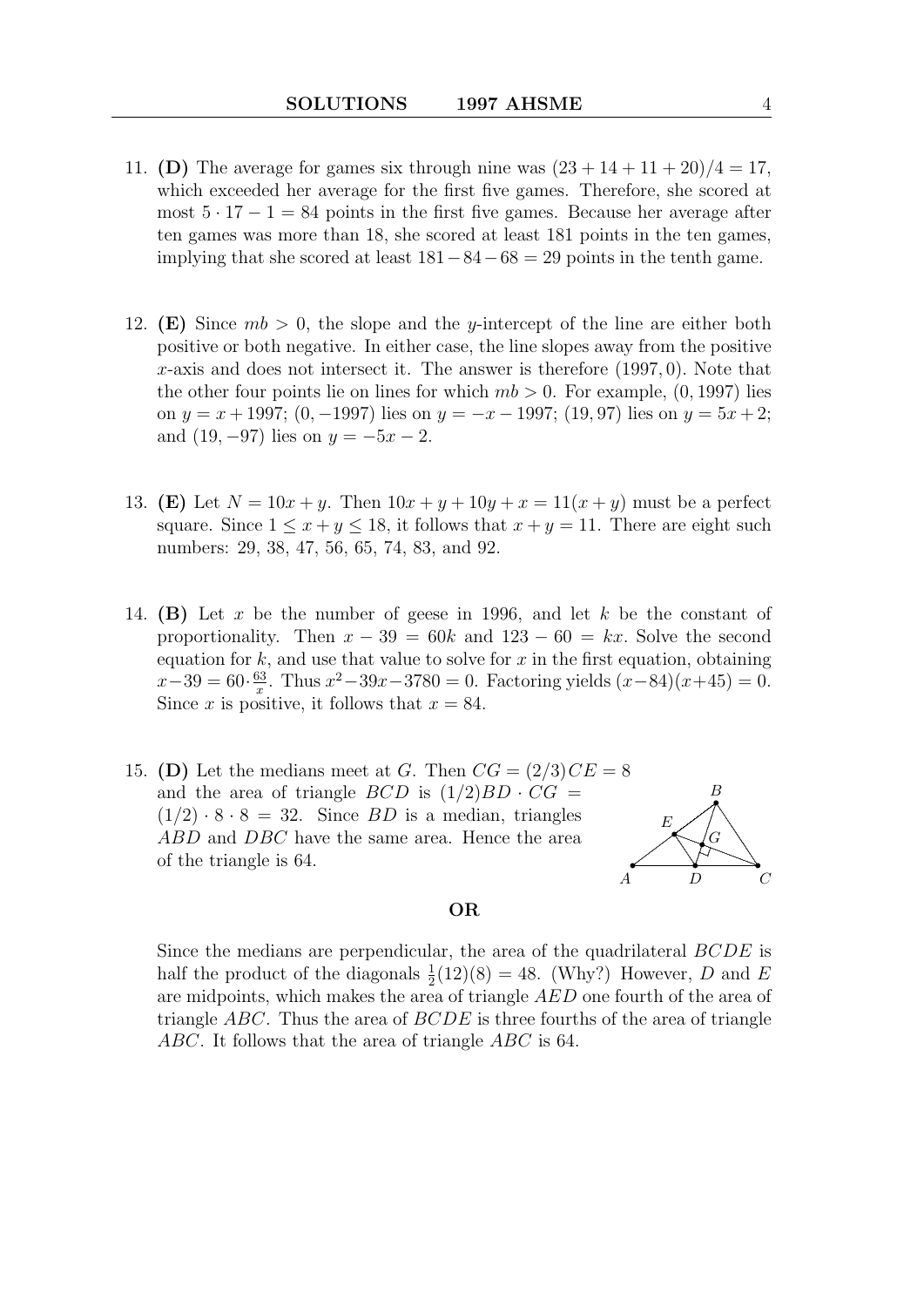16. (D) If only three entries are altered, then either two lines are not changed at all, or some entry is the only entry in its row and the only entry in its column that is changed. In either case, at least two of the six sums remain the same. However, four alterations are enough. For example, replacing 4 by 5, 1 by 3, 2 by 7, and 6 by 9 results in the array

$$
\left[\begin{array}{ccc}5&9&7\\8&3&9\\3&5&7\end{array}\right]
$$

for which the six sums are all different.

17. (A) The line  $x = k$  intersects  $y = \log_5(x+4)$  and  $y = \log_5 x$  at  $(k, \log_5(k+4))$ and  $(k, \log_5 k)$ , respectively. Since the length of the vertical segment is 0.5,

$$
0.5 = \log_5(k+4) - \log_5 k = \log_5 \frac{k+4}{k},
$$
  
so  $\frac{k+4}{k} = \sqrt{5}$ . Solving for  $k$  yields  $k = \frac{4}{\sqrt{5}-1} = 1 + \sqrt{5}$ , so  $a+b=6$ .

18. (E) When 10 is added to a number in the list, the mean increases by 2, so there must be five numbers in the original list whose sum is  $5 \cdot 22 = 110$ . Since 10 is the smallest number in the list and  $m$  is the median, we may assume

$$
10 \le a \le m \le b \le c,
$$

denoting the other members of the list by  $a, b$ , and  $c$ . Since the mode is 32, we must have  $b = c = 32$ ; otherwise,  $10 + m + a + b + c$  would be larger than 110. So  $a + m = 36$ . Since decreasing m by 8 decreases the median by 4, a must be 4 less than m. Solving  $a + m = 36$  and  $m - a = 4$  for m gives  $m = 20$ .

19. (D) Let D and E denote the points of tangency on the y- and x-axes, respectively, and let  $BC$ be tangent to the circle at  $F$ . Tangents to a circle from a point are equal, so  $BE = BF$  and  $CD = CF$ . Let  $x = BF$  and  $y = CF$ . Because  $x + y = BC = 2$ , the radius of the circle is

$$
\frac{(1+x)+(\sqrt{3}+y)}{2} = \frac{3+\sqrt{3}}{2} \approx 2.37.
$$

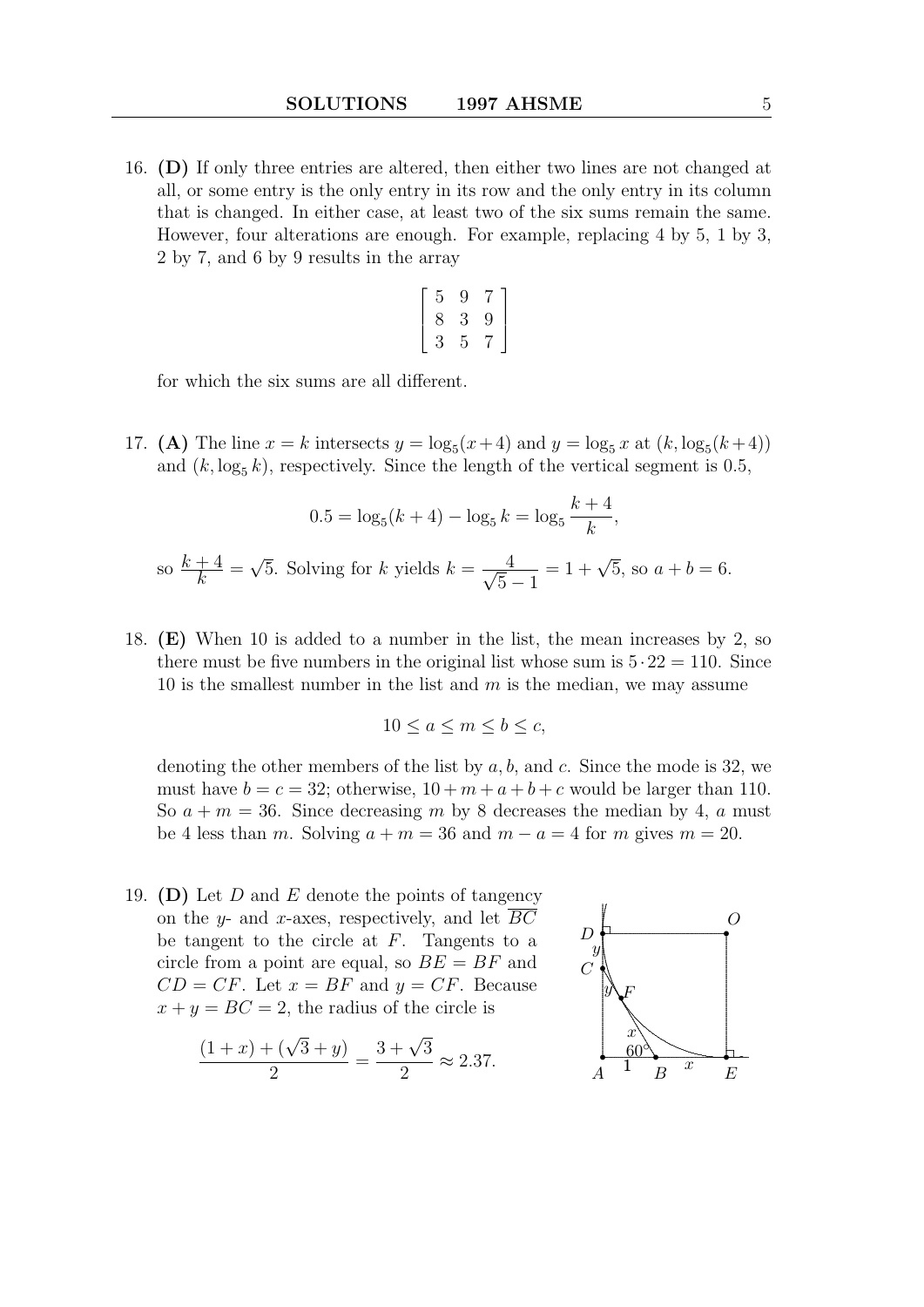Let r be the radius of the circle. The area of square  $A EOD$ ,  $r^2$ , may also be expressed as the sum of the areas of quadrilaterals  $OFBE$  and  $ODCF$  and triangle *ABC*. This is given by  $rx + ry + \frac{\sqrt{3}}{2}$  $\frac{\sqrt{3}}{2}$ , where  $x + y = 2$ . Thus

$$
r^2 = 2r + \frac{\sqrt{3}}{2}.
$$

Solving for r using the quadratic formula yields the positive solution

$$
r = 1 + \sqrt{1 + \frac{\sqrt{3}}{2}} \approx 2.37.
$$

Note. The circle in question is called an *escribed* circle of the triangle ABC.

20. (A) Since

$$
1 + 2 + 3 + \dots + 100 = (100)(101)/2 = 5050,
$$

it follows that the sum of any sequence of 100 consecutive positive integers starting with  $a + 1$  is of the form

$$
(a+1) + (a+2) + (a+3) + \dots + (a+100) = 100a + (1+2+3+\dots+100)
$$
  
= 100a + 5050.

Consequently, such a sum has 50 as its rightmost two digits. Choice  $\bf{A}$  is the sum of the 100 integers beginning with 16,273,800.

21. (C) Since  $\log_8 n = \frac{1}{3}$  $\frac{1}{3}(\log_2 n)$ , it follows that  $\log_8 n$  is rational if and only if  $\log_2 n$  is rational. The nonzero numbers in the sum will therefore be all numbers of the form  $\log_8 n$ , where n is an integral power of 2. The highest power of 2 that does not exceed 1997 is  $2^{10}$ , so the sum is:

$$
\log_8 1 + \log_8 2 + \log_8 2^2 + \log_8 2^3 + \dots + \log_8 2^{10} =
$$
  

$$
0 + \frac{1}{3} + \frac{2}{3} + \frac{3}{3} + \dots + \frac{10}{3} = \frac{55}{3}.
$$

**Challenge.** Prove that  $\log_2 3$  is irrational. Prove that, for every integer n,  $log_2 n$  is rational if and only if n is an integral power of 2.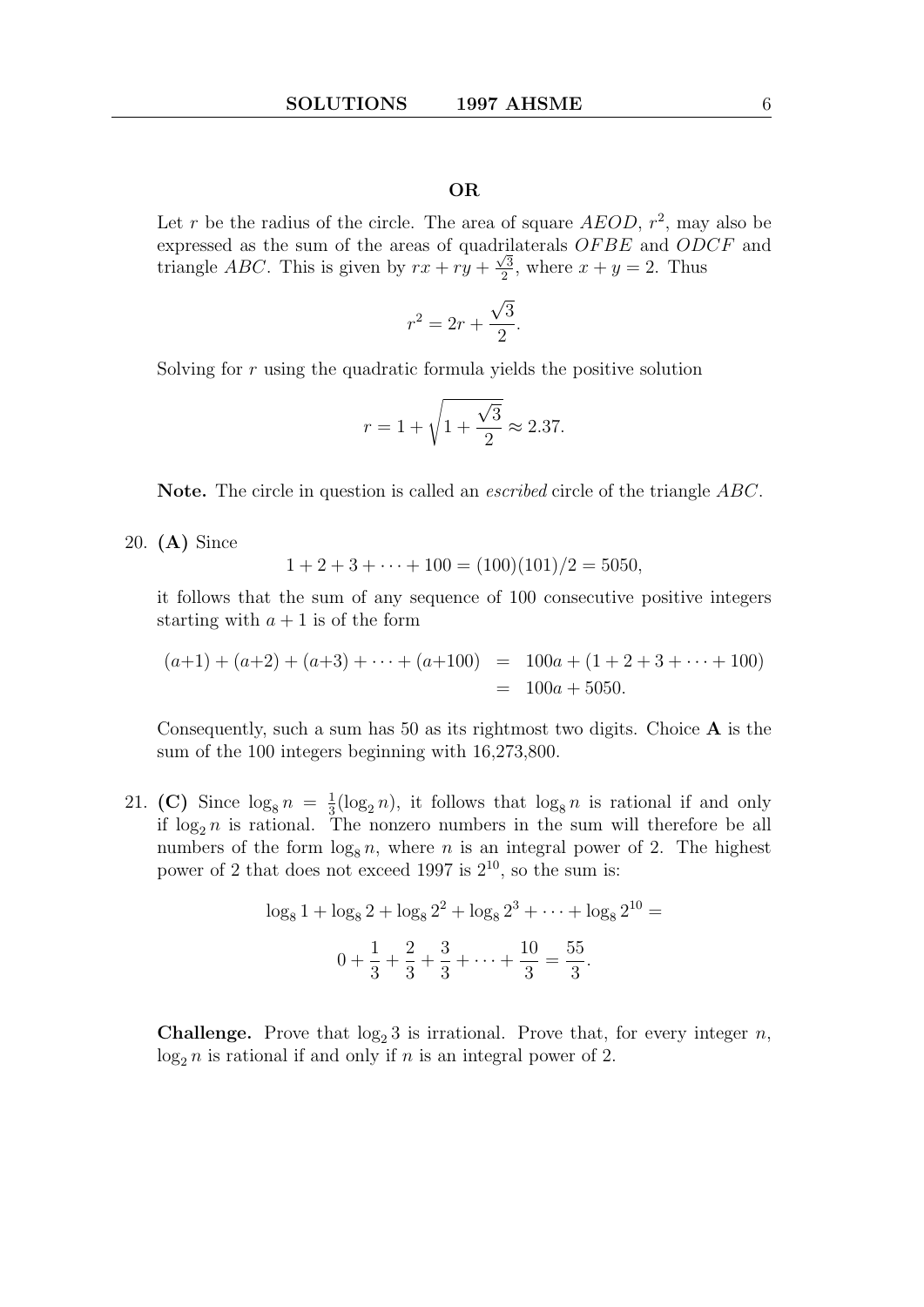- 22. (E) Let  $A, B, C, D$ , and E denote the amounts Ashley, Betty, Carlos, Dick, and Elgin had for shopping, respectively. Then  $A - B = \pm 19$ ,  $B - C =$  $\pm 7$ ,  $C - D = \pm 5$ ,  $D - E = \pm 4$ , and  $E - A = \pm 11$ . The sum of the left sides is zero, so the sum of the right sides must also be zero. In other words, we must choose some subset S of  $\{4, 5, 7, 11, 19\}$  which has the same element-sum as its complement. Since  $4+5+7+11+19=46$ , the sum of the members of S is 23. Hence S is either the set  $\{4, 19\}$  or its complement  $\{5, 7, 11\}$ . Thus either  $A - B$  and  $D - E$  are the only positive differences or  $B - C$ ,  $C - D$ , and  $E - A$  are. In the former case, expressing  $A, B, C$ , and D in terms of E, we get  $5E + 6 = 56$ , which yields  $E = 10$ . In the latter case, the same strategy yields  $5E - 6 = 56$ , which leads to non-integer values. Hence  $E = 10$ .
- 23. (D) The polyhedron is a unit cube with a corner cut off. The missing corner may be viewed as a pyramid whose altitude is 1 and whose base is an isosceles right triangle (shaded in the figure). The area of the base is 1/2. The pyramid's volume is therefore  $(1/3)(1/2)(1) = 1/6$ , so the polyhedron's volume is  $1 - 1/6 = 5/6$ .



24. (B) The number of five-digit rising numbers that begin with 1 is  $\binom{8}{4}$ 4  $\dot{=}$  = 70, since the rightmost four digits must be chosen from the eight-member set  $\{2, 3, 4, 5, 6, 7, 8, 9\}$ , and, once they are chosen, they can be arranged in increasing order in just one way. Similarly, the next  $\binom{7}{4}$ 4  $= 35$  integers in the list begin with 2. So the  $97<sup>th</sup>$  integer in the list is the  $27<sup>th</sup>$  among those that begin with 2. Among those that begin with 2, there are  $\binom{6}{3}$ 3  $= 20$  that begin with 23 and  $\binom{5}{3}$ 3  $= 10$  that begin with 24. Therefore, the 97<sup>th</sup> is the 7<sup>th</sup> of those that begin with 24. The first six of those beginning with 24 are 24567, 24568, 24569, 24578, 24579, 24589, and the seventh is 24678. The digit 5 is not used in the representation.

#### OR

As above, note that there are 105 integers in the list starting with either 1 or 2, so the  $97<sup>th</sup>$  one is ninth from the end. Count backwards:  $26789, 25789, 25689,$ 25679, 25678, 24789, 24689, 24679, 24678 . Thus 5 is a missing digit.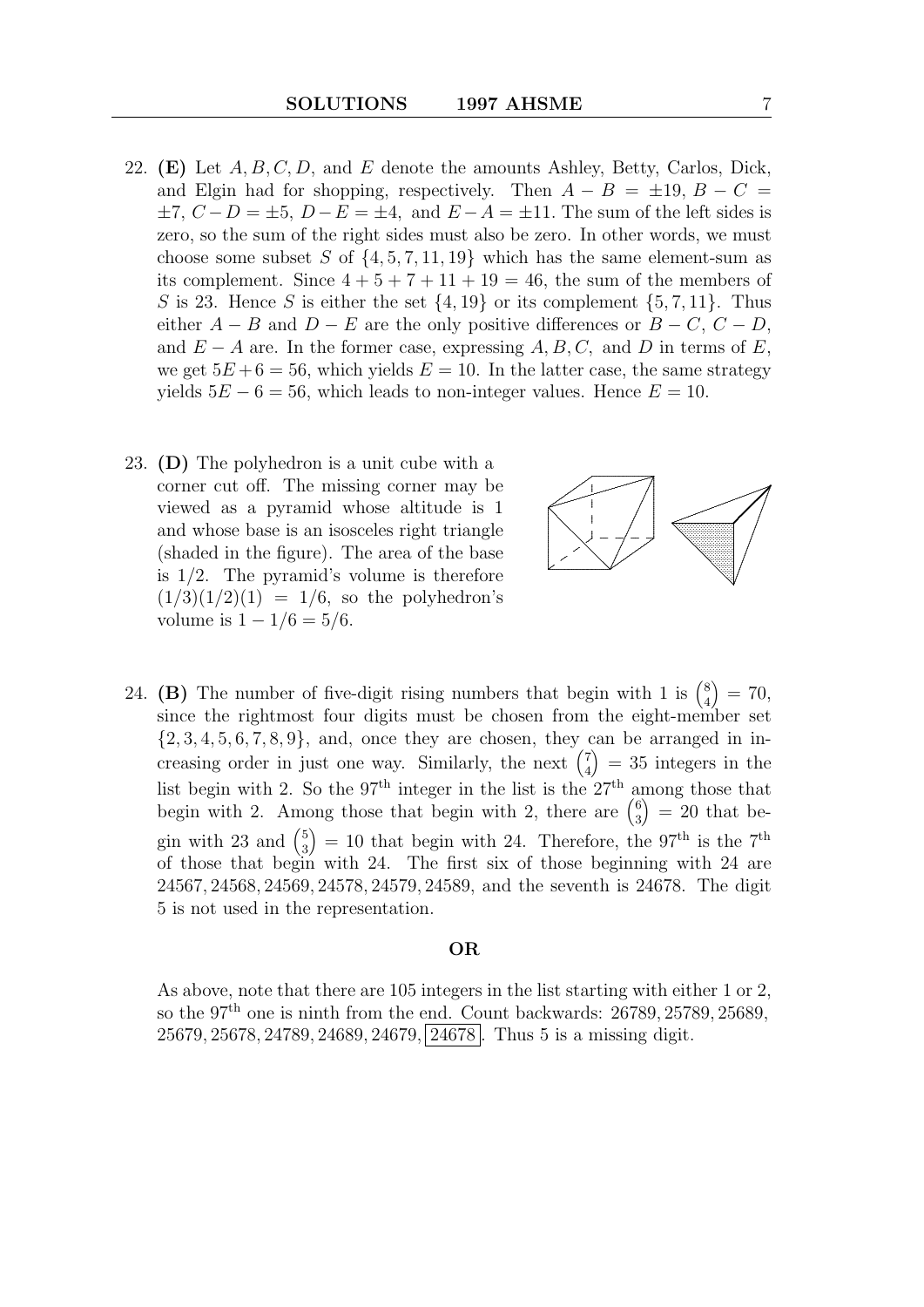25. (B) Let O be the intersection of  $\overline{AC}$  and  $\overline{BD}$ . Then O is the midpoint of  $\overline{AC}$ and  $\overline{BD}$ , so  $\overline{OM}$  and  $\overline{ON}$  are the midlines in trapezoids  $ACC'A'$  and  $BDD'B'$ , respectively. Hence  $OM = (10+18)/2 = 14$  and  $ON = (8+22)/2 = 15$ . Since  $OM||AA', ON||BB'$ , and  $AA'||BB'$ , it follows that  $O, M$ , and N are collinear. Therefore,



Note. In general, if  $AA' = a$ ,  $BB' = b$ ,  $CC' = c$ , and  $DD' = d$ , then  $MN = |a - b + c - d|/2.$ 

26. (A) Construct a circle with center  $P$  and radius  $PA$ . Then  $C$  lies on the circle, since the angle  $ACB$  is half angle  $APB$ . Extend  $\overline{BP}$  through P to get a diameter  $\overline{BE}$ . Since A, B, C, and E are concyclic,

$$
AD \cdot CD = ED \cdot BD
$$
  
= 
$$
(PE + PD)(PB - PD)
$$
  
= 
$$
(3 + 2)(3 - 2)
$$
  
= 5.

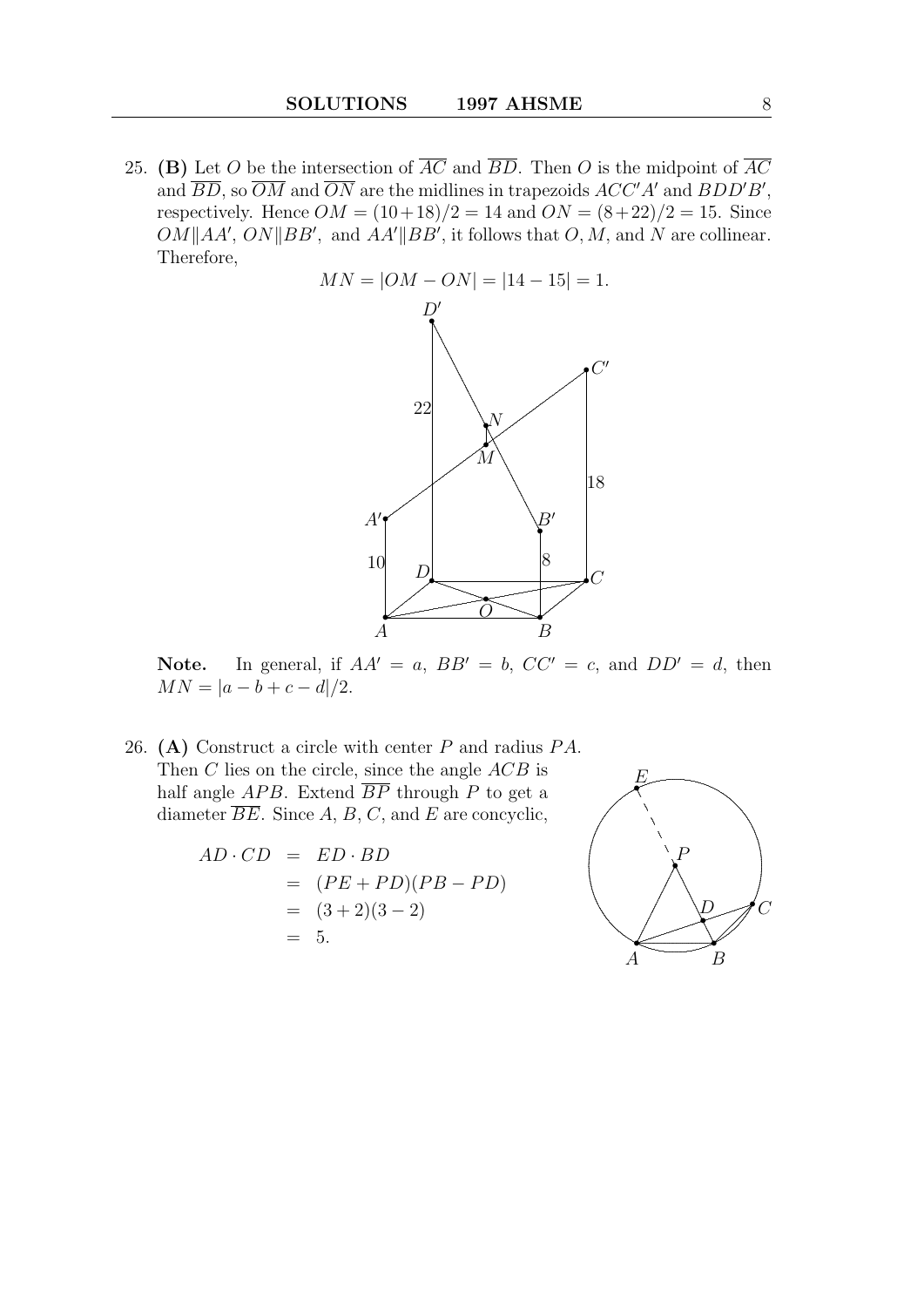Let E denote the point where  $\overline{AC}$  intersects the angle bisector of angle APB. Note that  $\triangle PED \sim$  $\triangle CBD$ . Hence  $DE/2 = 1/DC$  so  $DE \cdot DC = 2$ . Apply the *Angle Bisector Theorem* to  $\triangle APD$  to obtain

$$
\frac{EA}{DE} = \frac{PA}{PD} = \frac{3}{2}.
$$



Thus  $DA \cdot DC = (DE + EA) \cdot DC = (DE + 1.5DE) \cdot DC = 2.5DE \cdot DC = 5.$ 

27. (D) We may replace x with  $x + 4$  in

$$
f(x+4) + f(x-4) = f(x)
$$
 (1)

to get

$$
f(x+8) + f(x) = f(x+4).
$$
 (2)

From (1) and (2), we deduce that  $f(x+8) = -f(x-4)$ . Replacing x with  $x + 4$ , the latter equation yields  $f(x + 12) = -f(x)$ . Now replacing x in this last equation with  $x + 12$  yields  $f(x + 24) = -f(x + 12)$ . Consequently,  $f(x+24) = f(x)$  for all x, so that a least period p exists and is at most 24. On the other hand, the function  $f(x) = \sin\left(\frac{\pi x}{12}\right)$  has fundamental period 24, and satisfies (1), so  $p > 24$ . Hence  $p = 24$ .

#### OR

Let  $x_0$  be arbitrary, and let  $y_k = f(x_0+4k)$  for  $k = 0, 1, 2, \ldots$ . Then  $f(x+4) =$  $f(x) - f(x-4)$  for all x implies  $y_{k+1} = y_k - y_{k-1}$ , so if  $y_0 = a$  and  $y_1 = b$ , then  $y_2 = b - a$ ,  $y_3 = -a$ ,  $y_4 = -b$ ,  $y_5 = a - b$ ,  $y_6 = a$ , and  $y_7 = b$ . It follows that the sequence  $(y_k)$  is periodic with period 6 and, since  $x_0$  was arbitrary, f is periodic with period 24. Since  $f(x) = \sin(\frac{\pi x}{12})$  has fundamental period 24 and satisfies  $f(x+4) + f(x-4) = f(x)$ , it follows that  $p \ge 24$ . Hence  $p = 24$ .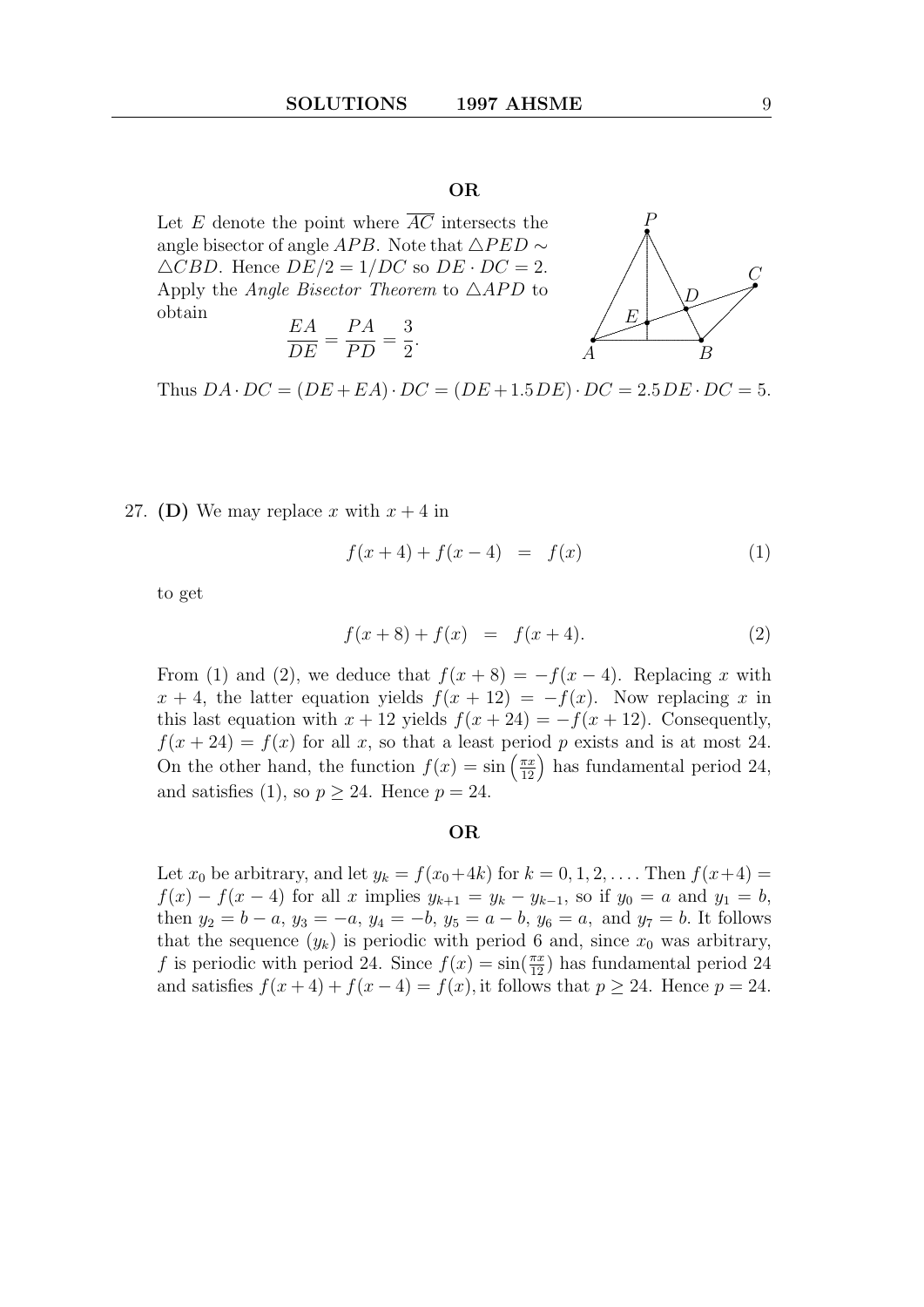28. (E) If  $c > 0$ , then  $ab - |a+b| = 78$ , so  $(a-1)(b-1) = 79$  or  $(a+1)(b+1) = 79$ . Since 79 is prime,  $\{a, b\}$  is  $\{2, 80\}$ ,  $\{-78, 0\}$ ,  $\{0, 78\}$ , or  $\{-80, -2\}$ . Hence  $|a + b| = 78$  or  $|a + b| = 82$ , and, from the first equation in the problem statement, it follows that  $c < 0$ , a contradiction.

On the other hand, if  $c < 0$ , then  $ab + |a + b| = 116$ , so  $(a + 1)(b + 1) = 117$ in the case that  $a + b > 0$  and  $(a - 1)(b - 1) = 117$  in the case that  $a + b < 0$ . Since  $117 = 3^2 \cdot 13$ , we distinguish the following cases:

$$
\{a, b\} = \{0, 116\} \text{ yields } c = -97; \{a, b\} = \{2, 38\} \text{ yields } c = -21; \{a, b\} = \{8, 12\} \text{ yields } c = -1; \{a, b\} = \{-116, 0\} \text{ yields } c = -97; \{a, b\} = \{-38, -2\} \text{ yields } c = -21; \{a, b\} = \{-12, -8\} \text{ yields } c = -1.
$$

Since  $a$  and  $b$  are interchangeable, each of these cases leads to two solutions, for a total of 12.

29. (B) Suppose  $1 = x_1 + x_2 + \cdots + x_n$  where  $x_1, x_2, \ldots, x_n$  are special and  $n \leq 9$ . For  $k = 1, 2, 3, \ldots$ , let  $a_k$  be the number of elements of  $\{x_1, x_2, \ldots, x_n\}$  whose  $k^{\text{th}}$  decimal digit is 7. Then

$$
1 = \frac{7a_1}{10} + \frac{7a_2}{10^2} + \frac{7a_3}{10^3} + \cdots,
$$

which yields

$$
\frac{1}{7} = 0.\overline{142857} = \frac{a_1}{10} + \frac{a_2}{10^2} + \frac{a_3}{10^3} + \cdots
$$

Hence  $a_1 = 1, a_2 = 4, a_3 = 2, a_4 = 8$ , etc. In particular, this implies that  $n \geq 8$ . On the other hand,

$$
x_1 = 0.\overline{700}, x_2 = x_3 = 0.\overline{07}, x_4 = x_5 = 0.\overline{077777}, \text{ and } x_6 = x_7 = x_8 = 0.\overline{000777}
$$

are 8 special numbers whose sum is

$$
\frac{700700 + 2(70707) + 2(77777) + 3(777)}{999999} = 1.
$$

Thus the smallest *n* is 8.